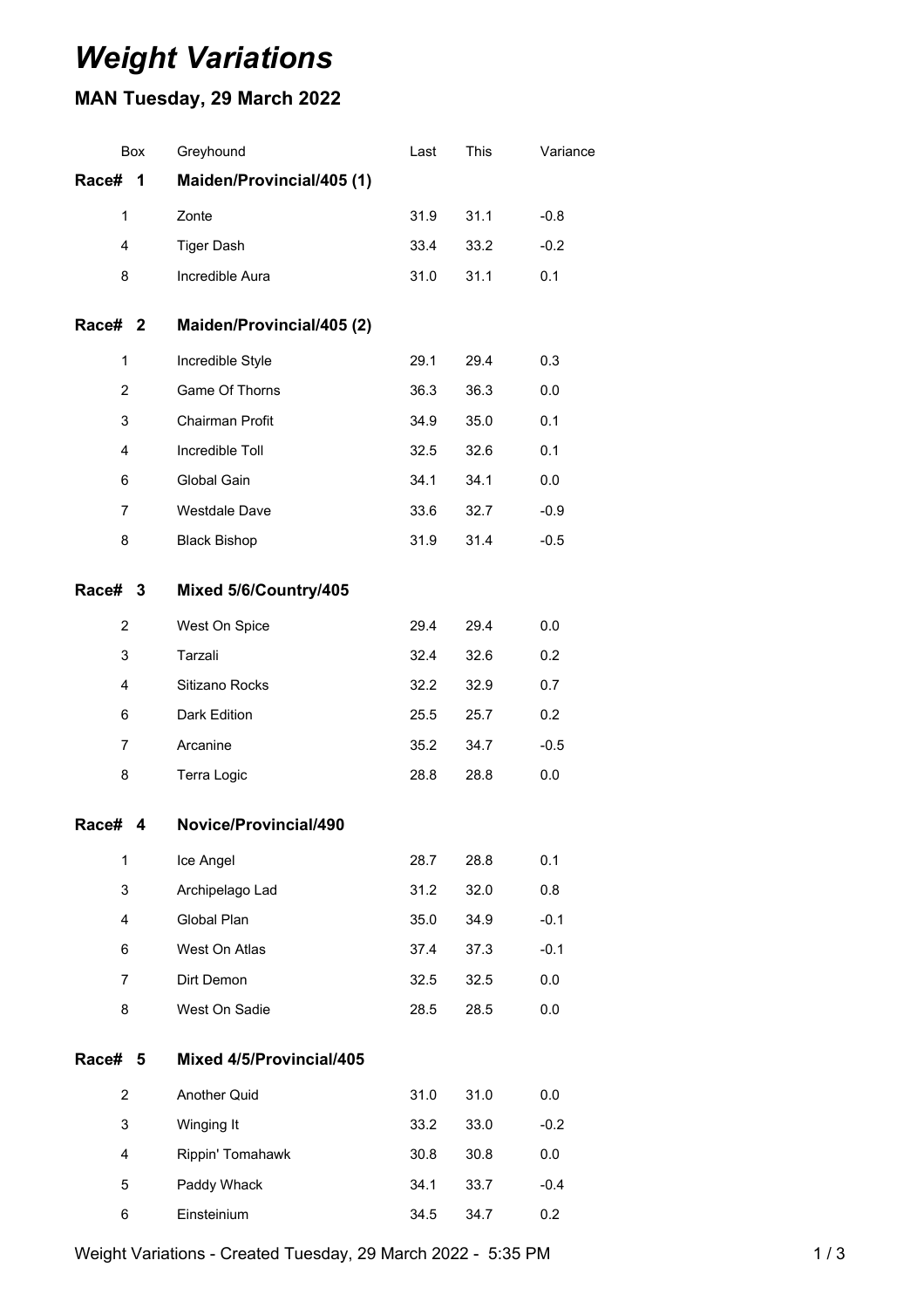## **MAN Tuesday, 29 March 2022**

|                | Box | Greyhound                                    | Last | This | Variance |  |  |
|----------------|-----|----------------------------------------------|------|------|----------|--|--|
| 8              |     | Aston Casino                                 | 33.1 | 33.3 | 0.2      |  |  |
| Race#          | 6   | <b>Grade 5 Series (Final)/Provincial/405</b> |      |      |          |  |  |
| $\mathbf{1}$   |     | Fast Food Junkie                             | 32.3 | 32.7 | 0.4      |  |  |
| 2              |     | West On Harmony                              | 28.9 | 28.9 | 0.0      |  |  |
| 3              |     | Zulu Gladiator                               | 30.4 | 30.4 | 0.0      |  |  |
| 4              |     | Eagle Monelli                                | 31.7 | 31.7 | 0.0      |  |  |
| 5              |     | <b>Close Contact</b>                         | 31.8 | 31.6 | $-0.2$   |  |  |
| 6              |     | Incredible Hulk                              | 33.5 | 33.5 | 0.0      |  |  |
| 7              |     | <b>Forced Entry</b>                          | 26.2 | 26.4 | 0.2      |  |  |
| 8              |     | Weblec Warrior                               | 28.6 | 28.6 | 0.0      |  |  |
| Race#          | 7   | Grade 5/Provincial/490                       |      |      |          |  |  |
| 1              |     | <b>City Stage</b>                            | 32.2 | 32.1 | $-0.1$   |  |  |
| 2              |     | My Dad's Augie                               | 28.5 | 28.5 | 0.0      |  |  |
| 3              |     | Amy Junior                                   | 25.3 | 25.6 | 0.3      |  |  |
| 4              |     | Smokin' Wits                                 | 30.5 | 30.5 | 0.0      |  |  |
| 5              |     | Wood Fire                                    | 31.7 | 31.8 | 0.1      |  |  |
| 6              |     | Panama Pepper                                | 35.3 | 35.2 | $-0.1$   |  |  |
| 7              |     | Initial It                                   | 29.8 | 29.7 | $-0.1$   |  |  |
| 8              |     | Exhilarate                                   | 32.3 | 32.2 | $-0.1$   |  |  |
| Race#          | 8   | Novice/Provincial/405 (1)                    |      |      |          |  |  |
| 3              |     | <b>Thunder Extreme</b>                       | 35.8 | 36.5 | 0.7      |  |  |
| 6              |     | <b>Brand New Me</b>                          | 30.2 | 29.8 | $-0.4$   |  |  |
| 7              |     | Mad Steel                                    | 34.9 | 34.8 | $-0.1$   |  |  |
| 8              |     | Sassy Blade                                  | 29.7 | 29.7 | 0.0      |  |  |
| Race#          | 9   | Novice/Provincial/405 (2)                    |      |      |          |  |  |
| 1              |     | <b>Forward Scout</b>                         | 32.6 | 32.0 | $-0.6$   |  |  |
| 3              |     | Wild Ollie                                   | 31.8 | 31.8 | 0.0      |  |  |
| 4              |     | Oh Please                                    | 33.9 | 34.2 | 0.3      |  |  |
| 5              |     | Easy Kuna                                    | 31.6 | 31.9 | 0.3      |  |  |
| 7              |     | <b>Really Surprised</b>                      | 28.2 | 28.2 | 0.0      |  |  |
| 8              |     | West On Bay                                  | 28.7 | 29.0 | 0.3      |  |  |
| <b>Race#10</b> |     | Grade 5/Provincial/405                       |      |      |          |  |  |
| 1              |     | Bravo Monelli                                | 34.8 | 34.8 | 0.0      |  |  |
|                |     |                                              |      |      |          |  |  |